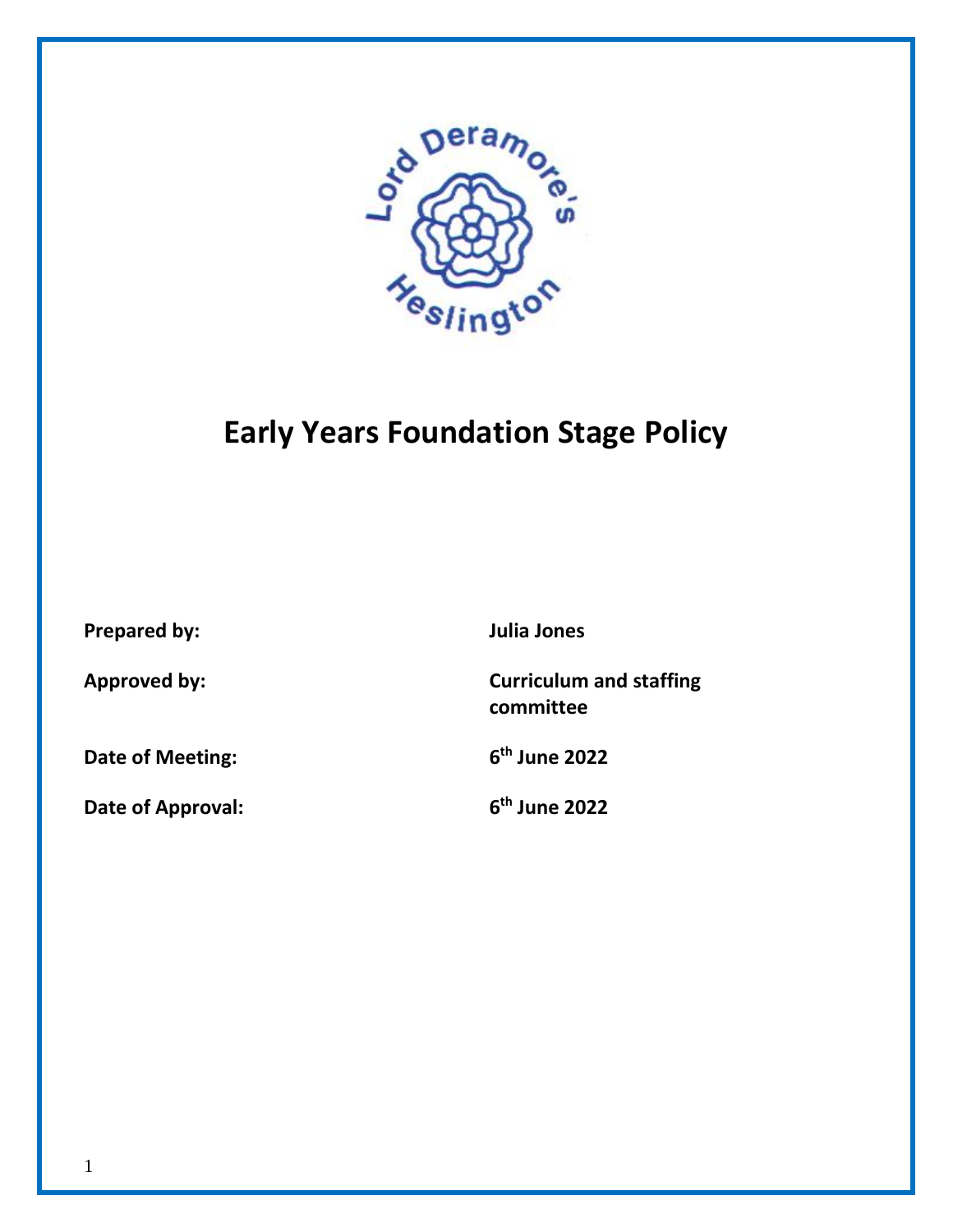# **Early Years Foundation Stage (EYFS) Policy**

The Early Years Foundation Stage (EYFS) applies to children from birth to the end of the Reception year in school. At Lord Deramore's, children join our Early Years (Reception) class in the academic year that they turn five. In partnership with parents/carers we continue to build on previous pre-school experiences, to further the children's learning journey and to develop "the broad range of knowledge and skills that provide the right foundation for good future progress through school and in life." (Statutory Framework for the EYFS 2021)

Four guiding principles should shape practice in early years settings. These are:

- every child is a **unique child**, who is constantly learning and can be resilient, capable, confident and self-assured
- children learn to be strong and independent through **positive relationships**
- children learn and develop well in **enabling environments with teaching and support from adults**, who respond to their individual interests and needs and help them to build their learning over time. Children benefit from a strong partnership between practitioners and parents and/or carers.
- importance of **learning and development**. Children develop and learn at different rates. The framework covers the education and care of all children in early years provision, including children with special educational needs and disabilities (SEND).

# **A UNIQUE CHILD**

We recognise that every child is a competent learner who can be resilient, capable, confident and selfassured. We recognise that children develop in individual ways, at varying rates.

# Inclusion/Special Educational Needs (SEN)

Children are individuals and have equal access to all provisions available. All children are encouraged to achieve their personal best and our policy of 'in the moment' planning means that learning is adapted to meet the needs of all groups and abilities. Appropriate steps are taken in accordance with the school's Inclusion policy for SEN.

We meet the needs of all our children by:

- Using effective methods of assessment, to provide a baseline for where the children start school, accurate information about progress throughout the year and of end of year achievement
- In the moment planning that builds upon and extends children's knowledge, experience and interests, and develops their self-esteem, well-being, resilience and confidence
- Using a wide range of teaching strategies based on children's learning needs
- Providing a wide range of opportunities to motivate and support children and to help them to learn effectively
- Providing a safe and supportive learning environment in which the contribution of all children is valued
- Using resources which reflect diversity and are free from discrimination and stereotyping
- Providing opportunities and questioning children whose ability and understanding are in advance of their language and communication skills
- Monitoring children's progress and taking action to provide support as necessary.

# **Welfare**

We educate on boundaries and rules and why they exist. We provide children with opportunities to make choices, in a range of situations, in order for them to put their judgements into practice whilst being supervised by adults. Children are allowed to take manageable risks and are taught how to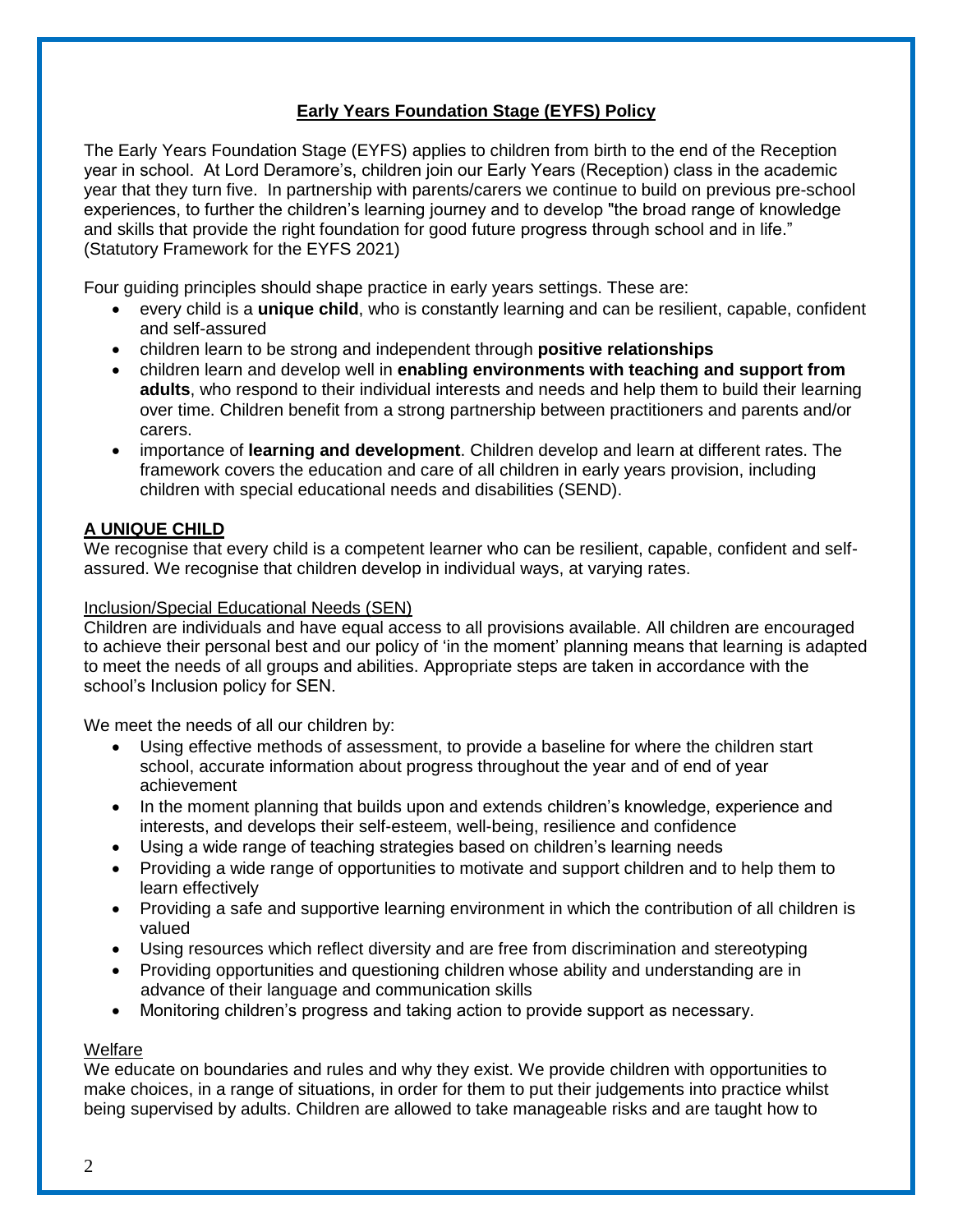recognise and avoid hazards. We aim to protect the physical and psychological well-being of all children. (See Whole School Safeguarding Children Policy)

As stated in the Statutory Framework for the EYFS 2021, we understand that we are required to:

- Promote the welfare and safeguarding of children
- Promote good health, preventing the spread of infection and taking appropriate action when children are ill
- Manage behaviour effectively in a manner appropriate for the children's stage of development and individual needs
- Ensure all adults who look after the children or who have unsupervised access to them are suitable to do so
- Ensure that the premises, furniture and equipment is safe and suitable for purpose
- Ensure that every child receives enjoyable and challenging learning and development experiences tailored to meet their needs
- Maintain records, policies and procedures required for safe efficient management of the setting and to meet the needs of the children.

# **POSITIVE RELATIONSHIPS**

We recognise that children learn to be strong and independent from secure relationships. We aim to develop caring, respectful, professional relationships with the children and their families.

#### Parents as Partners

We recognise that parents are children's first and most enduring educators and we value the contribution they make. We recognise the role that parents have played, and their future role, in educating the children by:

- Talking to parents/carers about their child before their child starts school during transition visits to school and in an initial meeting between the parents/carers and class teacher
- Inviting all parents/carers to an information meeting (New Starters Meeting) during the Summer Term before their child starts school and a second information meeting during the first half term of the child's Reception year in order to detail how we aim to work with their child in reading and phonics
- Encouraging parents to talk to the child's teacher if there are any concerns. There are two opportunities for parents to meet with teachers to talk about their child's progress throughout the year. These are linked to focus observations that happen in class. Parents receive a report on their child's attainment and progress at the end of each school year
- Arranging a range of activities throughout the year that encourage collaboration between child, school and parents: stay and play sessions, school visits
- Providing parents an opportunity to celebrate their child's learning and development by adding to their Online Learning Journeys (Tapestry) and subsequently informing planning and provision
- Written contact through children's planners/reading record books as well as the acknowledgement that parents can chat to staff informally or make an appointment if needed
- Ensuring all parents know that their child's teacher and teaching assistant are their key workers
- Providing parents an opportunity to feedback on their views on their child's learning through questionnaires
- By providing a quiet and confidential area where parents are able to discuss any concerns.

# **ENABLING ENVIRONMENTS**

We aim to create an attractive and stimulating learning environment where children feel confident, secure and challenged. The children have daily access to indoor and outdoor environments that are set up in discrete areas of learning with high quality planned continuous provision. Effective learning builds and extends upon prior learning and following children's interests. We use 'in the moment' planning which means teaching and learning opportunities are taken by the EY team throughout the day while the children are following their own interests. Skills and knowledge are reinforced and extended and new skills and knowledge are introduced through interaction and high quality questioning. A small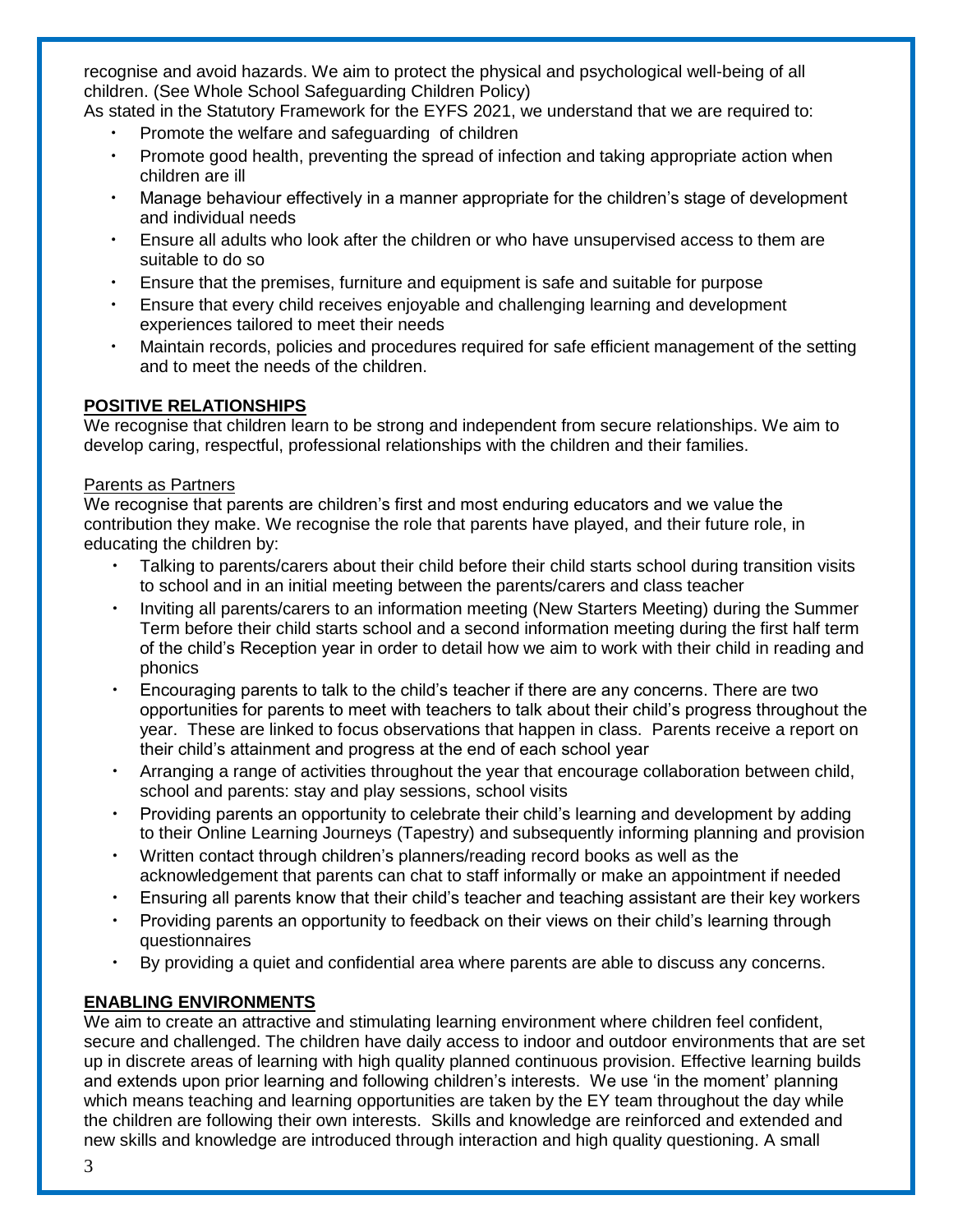number of children are 'focus children' each week. Staff observe and interact with these children during the week. Their learning throughout the week is recorded in their learning journey, Tapestry. This is shared with parents the following week. Play is valued and children direct their own learning from carefully planned opportunities and resources provided by staff. Staff will enhance play in response to children's interests and specific learning opportunities which are identified.

# **LEARNING AND DEVELOPMENT**

Teachers and teaching assistant deliver and provide the curriculum in the Early Years (Reception class) of up to 30 children.

There are seven areas of learning and development in the Statutory Framework for the EYFS 2021. Three areas are particularly important for building a foundation for igniting children's curiosity and enthusiasm for learning, forming relationships and thriving. These are the **prime areas**:

- communication and language
- physical development
- personal, social and emotional development

We also support children in four **specific areas**, through which the three prime areas are strengthened and applied. The specific areas are:

- literacy
- mathematics
- understanding the world
- expressive arts and design

"Play is essential for children's development, building their confidence as they learn to explore, relate to others, set their own goals and solve problems. Children learn by leading their own play, and by taking part in play which is guided by adults. Practitioners need to decide what they want children in their setting to learn, and the most effective ways to teach it. Practitioners must stimulate children's interests, responding to each child's emerging needs and guiding their development through warm, positive interactions coupled with secure routines for play and learning. As children grow older and move into the reception year, there should be a greater focus on teaching the essential skills and knowledge in the specific areas of learning. This will help children to prepare for year 1.

In planning and guiding what children learn, practitioners must reflect on the different rates at which children are developing and adjust their practice appropriately." (Statutory Framework for the EYFS 2021)

We also continue to build on the children's development of the three Characteristics of Effective Learning, which underpin the above, and describe the different ways children learn rather than what they learn. They begin at birth and are lifelong characteristics which are critical for building children's capacity for future learning.

Three characteristics of effective teaching and learning are:

- **playing and exploring** children investigate and experience things, and 'have a go'
- **active learning** children concentrate and keep on trying if they encounter difficulties, and enjoy achievements
- **creating and thinking critically** children have and develop their own ideas, make links between ideas, and develop strategies for doing things (Statutory Framework for the EYFS 2021)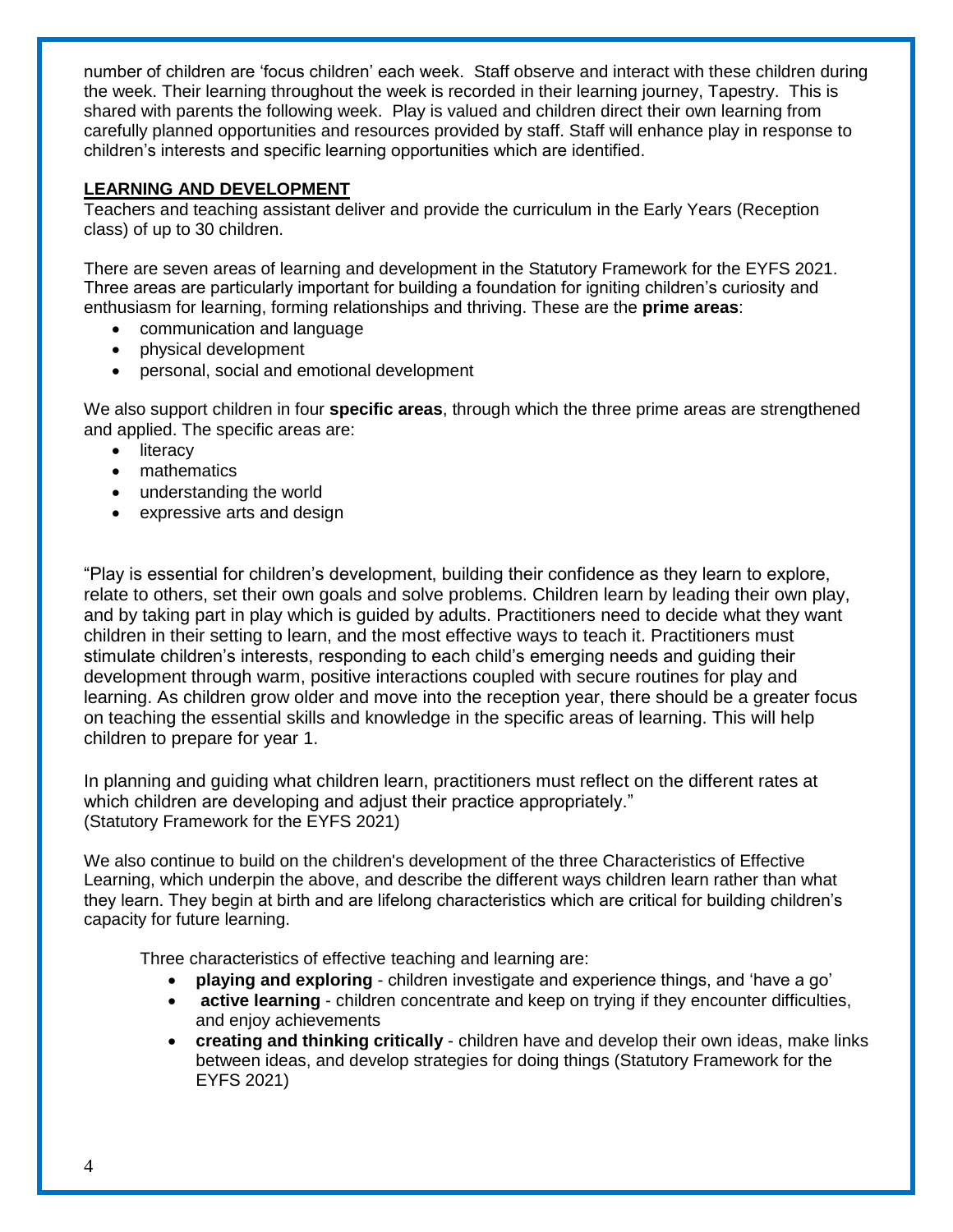### Teaching and Learning

The timetable in Early Years is organised to allow for extended times when children can access provision in a free-flow manner. At these points, children can access provision both inside and outside and staff interact with the children to support and extend their learning.

There are some discrete teaching sessions, timetabled at the beginning and ends of this extended play. These include:

**Maths** – We follow the Power Maths teaching programme along with the rest of school.

**Phonics** – We follow the Little Wandle programme which continues to Year 2 or until an individual has completed the programme if this is later.

**Handwriting** – Gross and fine motor control, along with letter formation is taught through Dough Disco, Squiggle while you Wiggle and Pen Jitzu as well as through the daily phonics sessions.

**Storytime** – Books, stories and rhymes are valued at Lord Deramore's and daily story time sessions are prioritised with books being chosen by an adult and linked to a theme (e.g. The Book Cooks) as well as those chosen by the children.

**Early Reading Practice** - Reading is taught in line with the Little Wandle Phonics Programme. **Helicopter Stories** – Children have regular opportunities to tell a story to a member of staff who will scribe it for them. They will have the opportunity the same day to act out the story to the class. **RE** – Weekly RE sessions are taught in line with the York Sacre Agreed Syllabus.

**PSHE** – Weekly PSHE sessions are taught using the whole school PSHE scheme (Jigsaw). **Music** – As well as regular opportunities to sing and access instruments in provision, music is also taught using the Music Express scheme.

**PE** – PE is taught by the Total Sports PE consultant.

**Forest Schools** – Early Years visit the forest each week to spend a morning exploring, playing and learning new skills.

#### Assessment

Learning and development are assessed informally on a day-to-day basis, or occasionally in a formative manner as the need arises. Children are assessed during their first few weeks at school and then progress is tracked using the ranges in the Birth to Five Matters document (2021). Records are kept electronically using a tracker.

Statutory Reception Baseline Assessment (RBA) is carried out within 6 weeks of children starting in Early Years.

Progress in phonics is assessed every 6 weeks in line with the Little Wandle phonics programme.

#### Assessment at the end of the EYFS – the Early Years Foundation Stage Profile (EYFSP)

In the final term of the year in which the child reaches age five, and no later than 30 June in that term, the EYFS Profile is completed for each child. The Profile provides parents and carers, practitioners and teachers with a well-rounded picture of a child's knowledge, understanding and abilities, their attainment against expected levels, and their readiness for Year 1.

The Profile reflects practitioners' own knowledge and professional judgement of a child to inform discussions with parents and carers, and any other adults whom the teacher, parent or carer judges can offer a useful contribution.

Each child's level of development is assessed against the early learning goals. We indicate whether children are meeting expected levels of development or if they are not yet reaching expected levels.

Early Learning Goals Prime Areas Communication and Language • Listening, Attention and Understanding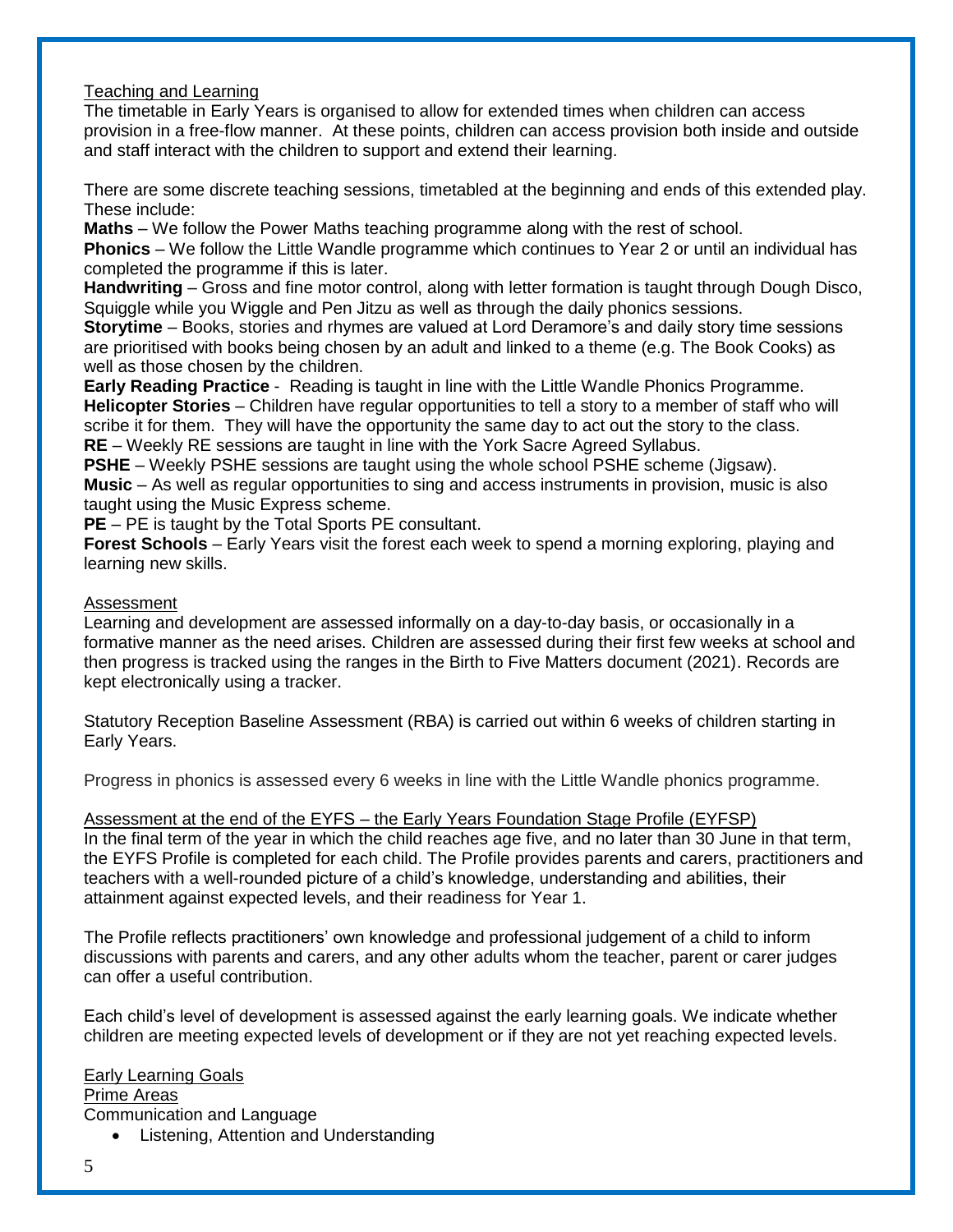# Speaking

Personal, Social and Emotional Development

- Self-Regulation
- Managing Self

**•** Building Relationships

Physical Development

- Gross Motor Skills
- Fine Motor Skills

Specific Areas

**Literacy** 

- Comprehension
- Word Reading
- Writing

**Mathematics** 

Number

• Numerical Patterns

Understanding the World

- Past and Present
- People, Culture and Communities
- The Natural World

Expressive Arts and Design

- Creating with Materials
- Being Imaginative and Expressive

# Equal Opportunities

All pupils are treated as individuals. We aim to meet the needs of all, taking account of gender, ability, ethnicity, culture, religion, language, age, special educational needs, disability, and social circumstances. All staff are aware of the need for the curriculum to reflect cultural diversity and the need to prepare pupils for life in a diverse and multi-faith society.

# Health and Safety

There are clear procedures for assessing risk (see whole school risk assessment policy) which includes procedures for keeping children safe during outings and for any aspects of the environment or provision that may require a further risk assessment. In addition to this there are detailed procedures to ensure the safety of the children.

In line with the Statutory Framework for the EYFS 2021, we have the following in place;

- A whole school medicines policy ensuring that there are systems in place to ensure that medicines and the systems for obtaining information about a child's needs for medication are kept up to date. Training is provided for staff where the administration of medicine requires medical or technical knowledge eg Epipens. We will only accept medication that has been prescribed by a doctor, dentist, nurse prescriber or pharmacist prescriber. We will only accept non-prescribed medication if it is included in an Individual Healthcare Plan or if we have a written procedure in place for that type of medication which has been authorised by CYC insurance.
- Fresh drinking water is available at all times.
- Children's' dietary needs are recorded and acted upon when required.
- A first aid box is accessible at all times and a record of accidents and injuries is kept. All EYFS staff are paediatric first aid trained.
- A whole school Health and Safety policy which covers identifying, reporting and dealing with accidents, hazards and faulty equipment.
- A Fire and Emergency Evacuation procedure and policy.